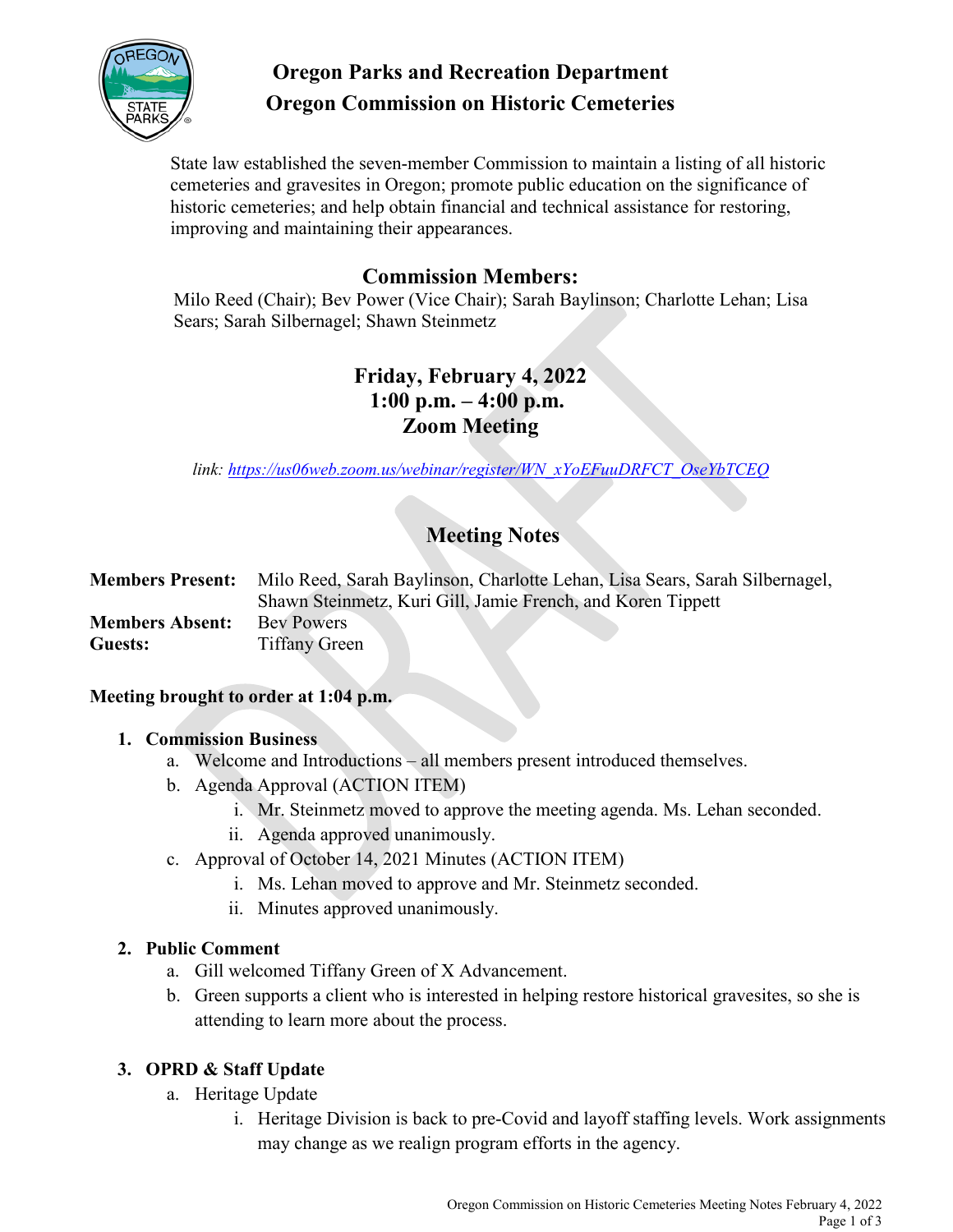- ii. Grant programs paused during Covid have resumed (e.g., Preserving Oregon and Diamond-in-the-Rough). All grants are now open along with Oregon Main Street Revitalization.
- b. Land Acknowledgement Update
	- i. OPRD is working with the Legislative Commission on Indian Services (LCIS) for guidance on the value and use of land acknowledgement.
	- ii. There are various factors to consider for when and how to use land acknowledgement so that it remains meaningful to all and is not just a requirement.
	- iii. Oregon Heritage has traditionally invited participation from an area's recognized tribes when we hold large gatherings. We will continue to do so when feasible.
- c. Oregon Heritage Conference
	- i. This year's April conference will be virtual to eliminate many of the current barriers (mandated or personal) of concern due to Covid and individual safety priorities.
	- ii. Gill will be in touch with commissioners regarding attendance and details.
	- iii. Next regular meeting May 23, 2022 combined with the grant approval meeting.

## **4. Commission Positions & Roles**

- a. Recognition of outgoing commissioners
	- i. Gill recognized and thanked outgoing Vice Chair (and former Chair), Bev Powers of Medford, for her service and contributions.
	- ii. Milo Reed, Chair, and Sarah Silbernagel have agreed to serve a second term. Reappointments are approved and confirmation letters will be mailed to them.
- b. Appointment of Vice Char
	- i. Lehan motioned to nominate Silbernagel as new Vice Chair. Steinmetz seconded. Lehan motioned to closed the nominations. Sears seconded.
	- ii. Silbernagel was elected unanimously to serve as the next Vice Chair.
	- iii. Gill will follow up with details.

## **5. Project Updates**

- a. Cemetery Stories
	- i. Gill presented the themes up through June: February Black History Month; March - Women's History Month; April – Volunteer Appreciation Week; May – Labor, Disaster Preparedness, Memorial Day and Historic Preservation Month; and June – Pride Month and Juneteeth.
	- ii. Lehan described two of her current projects that include putting markers on unmarked graves.
		- 1) One involves obtaining one large stone for a plot containing six family members (William Short family).
		- 2) Another (Baker Family 1700's) is challenging as it requires nationwide research. She noted the importance of a higher level of verification necessary when working with unmarked graves.
	- ii. Sears is interested in a Heritage Bulletin story for April for Volunteer Appreciation month regarding how to start a preservation group.
	- iii. Reed continues to work on biographies.
- b. Remote Sensing Project
	- i. Steinmetz is working on a document about remote sensing pros and cons.
	- ii. He is continuing research and hopes to complete this year.
- c. Invasive Species Project
	- i. Silbernagel is preparing an article for the Heritage Bulletin. The commission discussed the content and offered suggestions and questions for further thought.
		- 1) Offer general guidance instead of too specific